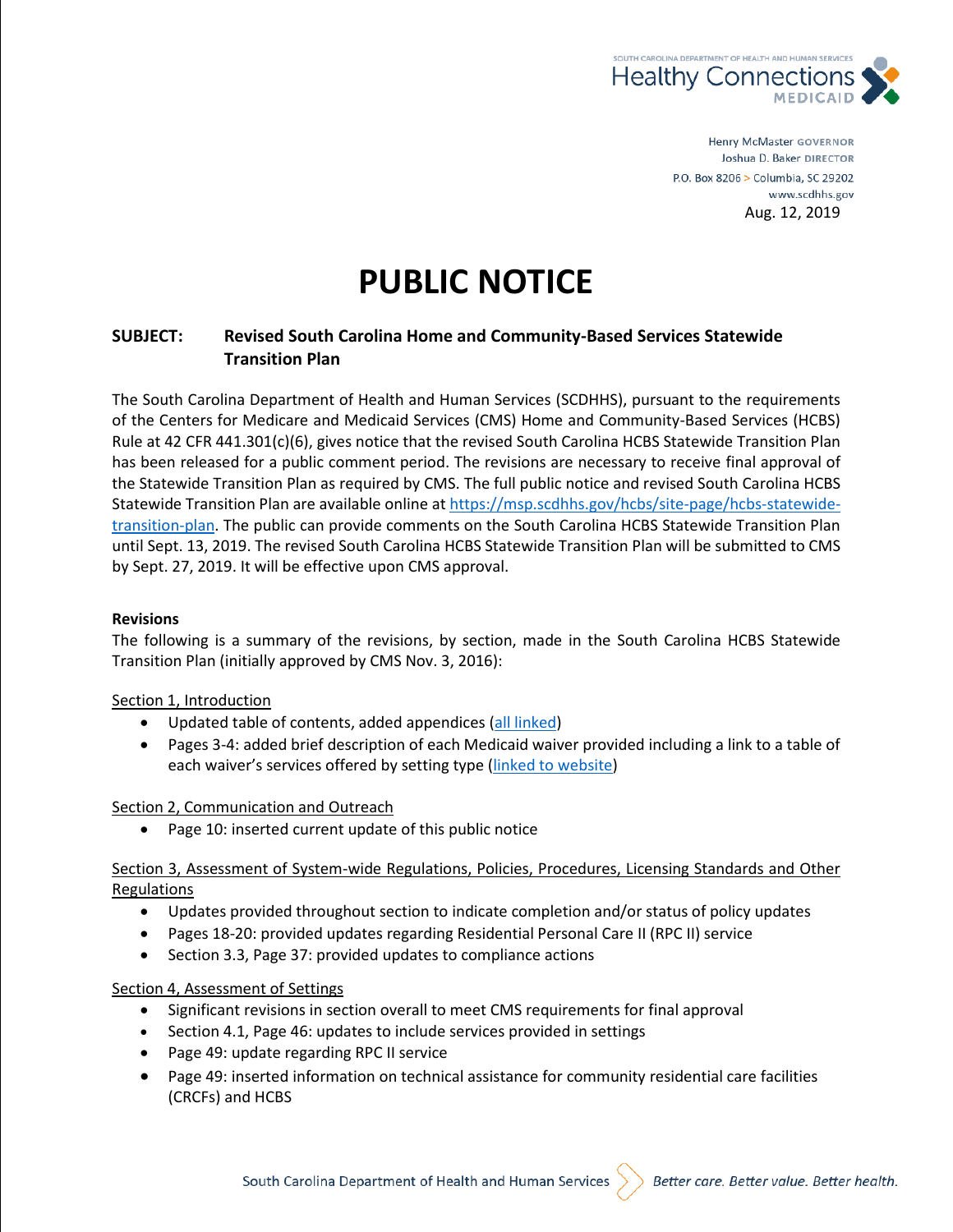- Page 52: created Section 4.2.2. on Beneficiary and Family Surveys
- Separated out the independent site visit processes into two sections, updating each section with the full process provided:
	- $\circ$  Section 4.2.3, Page 53: for adult day health care settings and the pediatric medical day care
	- $\circ$  Section 4.2.4, Page 54: for all South Carolina Department of Disabilities and Special Needs (SCDDSN) settings
- Section 4.3, Page 57: updated the introduction with dates
- Section 4.3.2, Page 59: added to reflect Beneficiary and Family Survey outcomes
- Section 4.3.3, Page 61: updated to reflect aggregate outcomes of site visits into designated CMS compliance categories
- Section 4.4, Page 62: actions for facilities deemed not in compliance, updated to reflect the following:
	- $\circ$  4.4.1: review process and compliance actions for adult day health care settings
	- o 4.4.2: review process and compliance actions for SCDDSN settings
- Section 4.4.3, Page 65: Relocation of Waiver Participants section updated to include:
	- o Updates on settings that have closed
	- o Timelines for relocating beneficiaries
	- $\circ$  Current estimated number of beneficiaries that will need to be relocated from noncompliant settings
- Section 4.4.4, Page 69: updated addressing non-disability specific settings
- Section 4.4.5, Page 70: updated addressing monitoring of individual private homes
- Section 4.5, Page 71: Ongoing Compliance section has been expanded to provide greater detail on ongoing compliance actions for HCBS settings

## Section 5, Heightened Scrutiny

- Significant revisions in section overall to meet CMS requirements for final approval
- Restructured sub-section numbering:
	- $\circ$  Content previously included in Section 5.1 is now part of the introduction of this section
	- o Initial C5 Heightened Scrutiny Assessment is now Section 5.1
	- o C4 Individual Facilities/Settings Assessment is now Section 5.2
	- o Geocode Data Generation is now Section 5.3
	- o Consultation with TAC is now Section 5.4
	- o Public Input is now Section 5.5
- Page 81: added Section 5.6 to reflect site visit outcomes; identification of settings for state-level heightened scrutiny
- Section 5.8, Page 83: Section originally called "Next Steps" has been renumbered to Section 5.7, "HCB Settings Quality Review Process"
	- $\circ$  Section 5.7.1 details the state-level review process for adult day health care settings to determine if any would be submitted to CMS for heightened scrutiny review and includes the results of that process.
	- o Section 5.7.2 details the state-level review process for SCDDSN settings. The process was vetted through targeted stakeholder feedback and included in this section.
	- o Section 5.7.3 updated with timeline of public notice for CMS heightened scrutiny submissions
- Section 5.7.4 updated to include submission format for CMS heightened scrutiny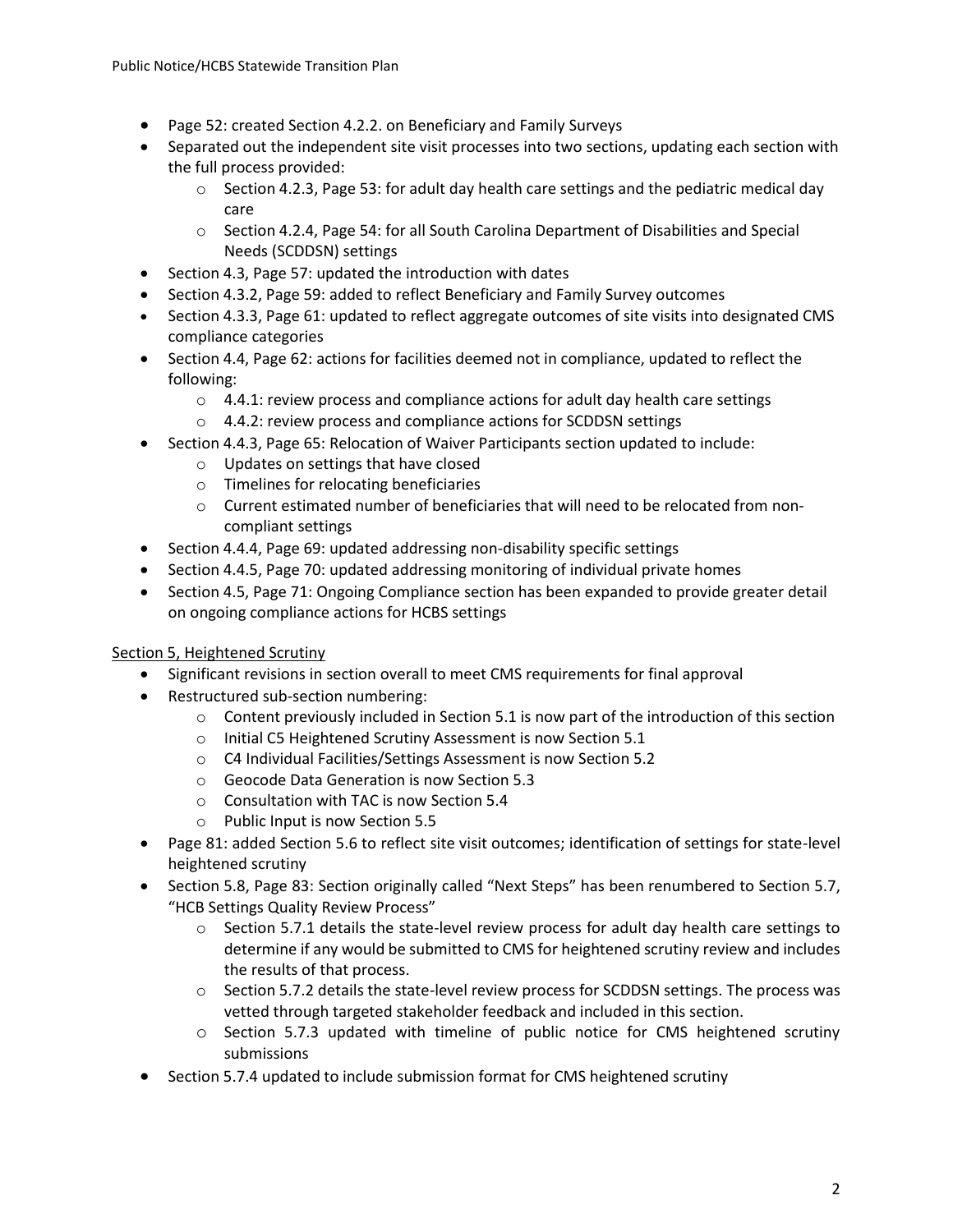## Appendices

- The following appendices were added to this version (with links to the direct appendices in the document) at [https://msp.scdhhs.gov/hcbs/site-page/statewide-transition-plan:](https://msp.scdhhs.gov/hcbs/site-page/statewide-transition-plan)
	- o Appendix J Adult Day Health Care Assessment Tool
	- o Appendix K Non-residential (day services facilities) Assessment Tool for SCDDSN Settings
	- o Appendix L Residential Assessment Tool for SCDDSN Settings
	- o Appendix M Global Results: SCDDSN Settings Independent Site Visits

## **Communication**

A copy of the full public notice and the revised South Carolina HCBS Statewide Transition Plan is available at the following locations:

- 1. Website:
	- a. [scdhhs.gov/hcbs](https://scdhhs.gov/hcbs) (under "Resources," "Statewide Transition Plan")
	- b. [scdhhs.gov](https://scdhhs.gov/) (under the "Public Notice" section)
- 2. Hardcopies:
	- a. SCDHHS Main Office, 1801 Main Street, Columbia, SC
	- b. All Healthy Connections County Offices
	- c. All Community Long Term Care (CLTC) Area Offices

Information on the revised Statewide Transition Plan draft will be discussed at the following public hearings:

- 1. Aug. 20, 2019 (Online Webinar) 11:30 a.m**.** *(will be recorded for later viewing)* Link to register: [https://zoom.us/webinar/register/0cbfe4c5f6f40f2e7c24e00bf0acd2b8](https://urldefense.proofpoint.com/v2/url?u=https-3A__zoom.us_webinar_register_0cbfe4c5f6f40f2e7c24e00bf0acd2b8&d=DwMFAg&c=l2yuVHfpC_9lAv0gltv6ZQ&r=-5IkRZLUI8twNLKgryBah2C6Ehg7XYuDutLl2EEF2Es&m=XpdKktjXvx-E_o6e0eJdbaoIqvzc-1gut_Hdk1s06ro&s=m7xjw8UvTft5imkf39asIWx0vzYUAjestVDt3wVu1ck&e=)
- 2. Aug. 13, 2019 6-7:30 p.m. Five Forks Branch Library, Meeting Room A 104 Sunnydale Dr. Simpsonville, SC 29681
- 3. Aug. 15, 2019 6-7:30 p.m. Otranto Regional Library 2261 Otranto Rd. North Charleston, SC 29406
- 4. Aug. 22, 2019 6-7:30 p.m. Babcock Center, Mary L. Duffie Administration Building 2725 Banny Jones Ave. West Columbia, SC 29170

## **Public Comment and Responses**

SCDHHS wants to hear from the public about the revised South Carolina HCBS Statewide Transition Plan. Public comments must be received by 5 p.m. Sept. 13, 2019 and can be submitted through the following